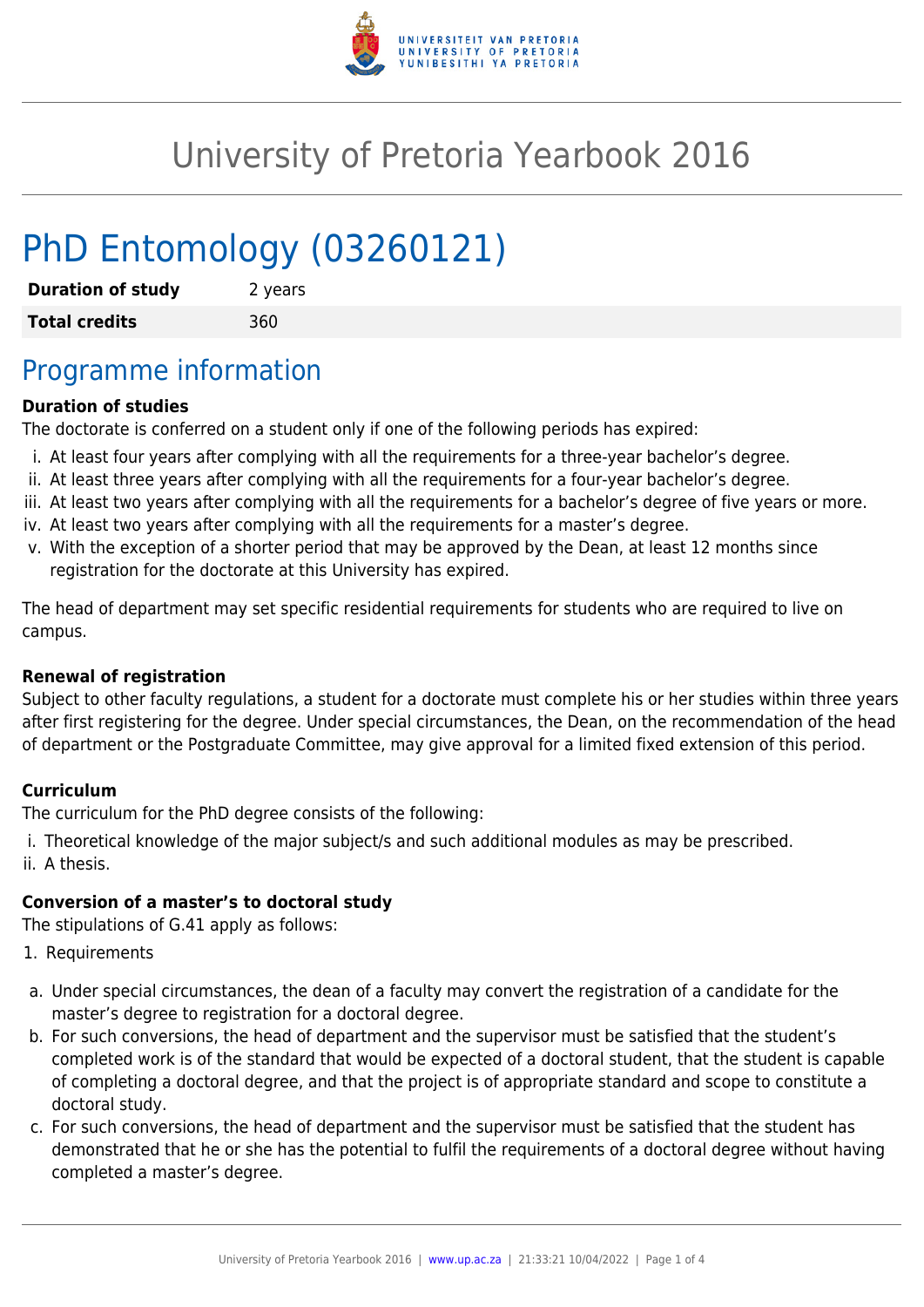

#### 2. Process

- a. Application for conversion may be submitted at any time during the course of study for the master's degree.
- b. The application for the conversion must include the following documentation:
- i. A detailed progress report by the candidate of the work completed for the master's project. The report must provide proof that the results obtained thus far are of such a standard and scientific significance that they justify conversion to a doctoral project. The report should include details of presentations made at conferences and of material that has been submitted for publication and/or published.
- ii. A detailed proposal for the intended doctoral project, written by the candidate, including the objectives of the project.
- iii. A recommendation by the supervisor with specific comments on the ability of the applicant as a potential doctoral candidate as well as the feasibility of the conversion, especially with regard to the information provided by the candidate in his/her reports (items (i) and (ii)).
- iv. A recommendation by the head of department, if he or she is not the supervisor, in which the ability of the candidate as a potential doctoral candidate is confirmed.
- v. If the dean considers it advisable for the faculty, the candidate may be required to present a seminar to the department in support of the application. In this case, the head of department should include a report on this in his or her recommendation.
- c. The application of the candidate, together with the reports and recommendations, is submitted for consideration to the dean, (who may delegate to the Chairperson of the Faculty Postgraduate Committee) for approval. The decision should be submitted to the Faculty Board for approval.

#### **General**

Candidates are required to familiarise themselves with the General Regulations regarding the maximum duration of study and the requirements to submit an article/s for publication.

### Admission requirements

In addition to the requirements of General Regulations G.1.3 and G.62 the MSc MScAgric MInstAgrar or other appropriate degree is a prerequisite for admission to PhD studies. Additional requirements and conditions can be specified by the Dean on the recommendation of the head of department and the supervisor.

### Examinations and pass requirements

- i. Consult the General Regulations that apply to the calculation of marks.
- ii. In order to obtain the PhD degree the candidate must:
- pass the examinations and the prescribed modules, as determined in the study programme;
- pass the thesis: and
- pass the final examination on the thesis and general subject knowledge.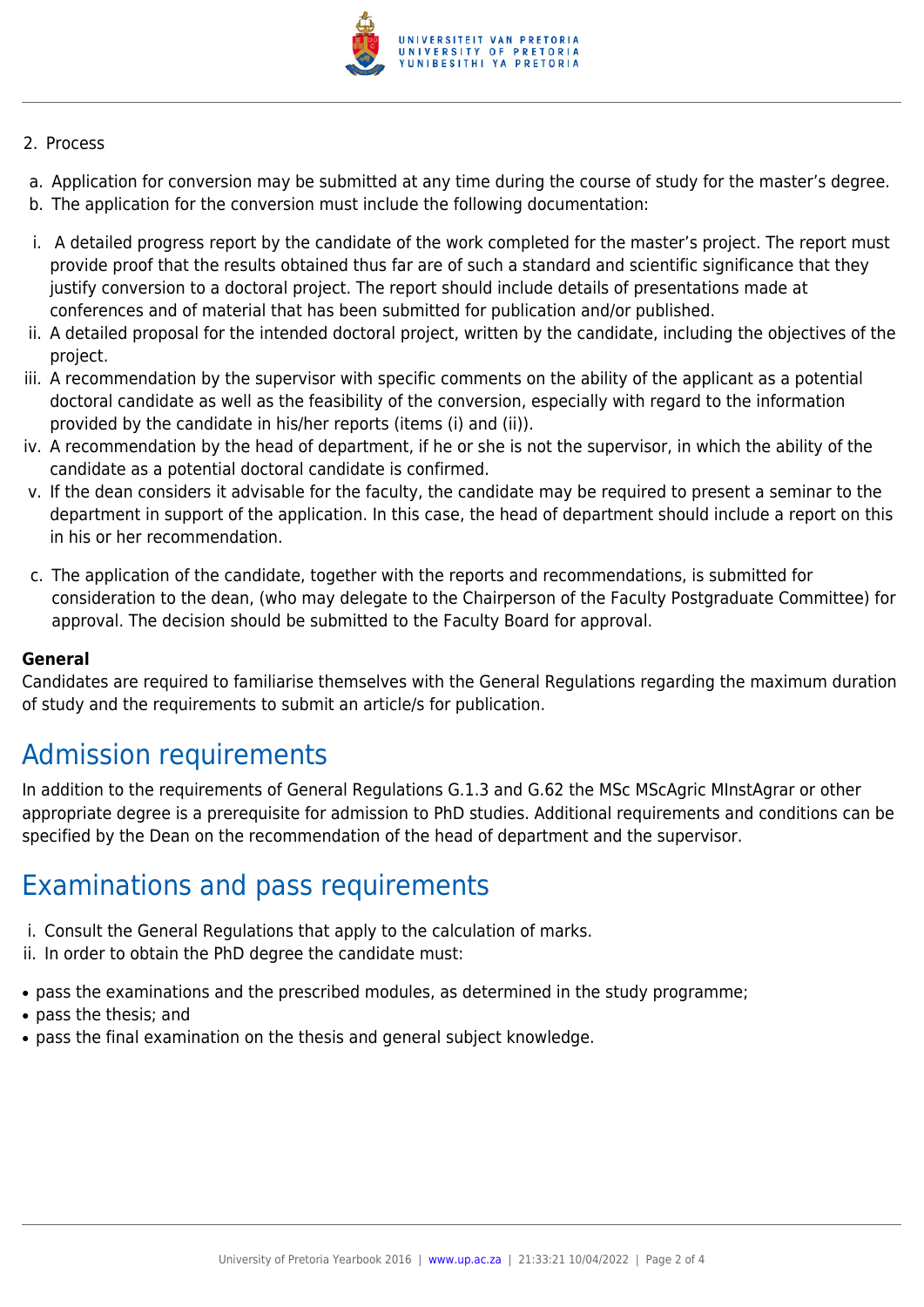

## Curriculum: Year 1

**Minimum credits: 360**

### **Core modules**

[Thesis: Entomology 990](https://www.up.ac.za/faculty-of-education/yearbooks/2016/modules/view/ENT 990) (ENT 990) - Credits: 360.00